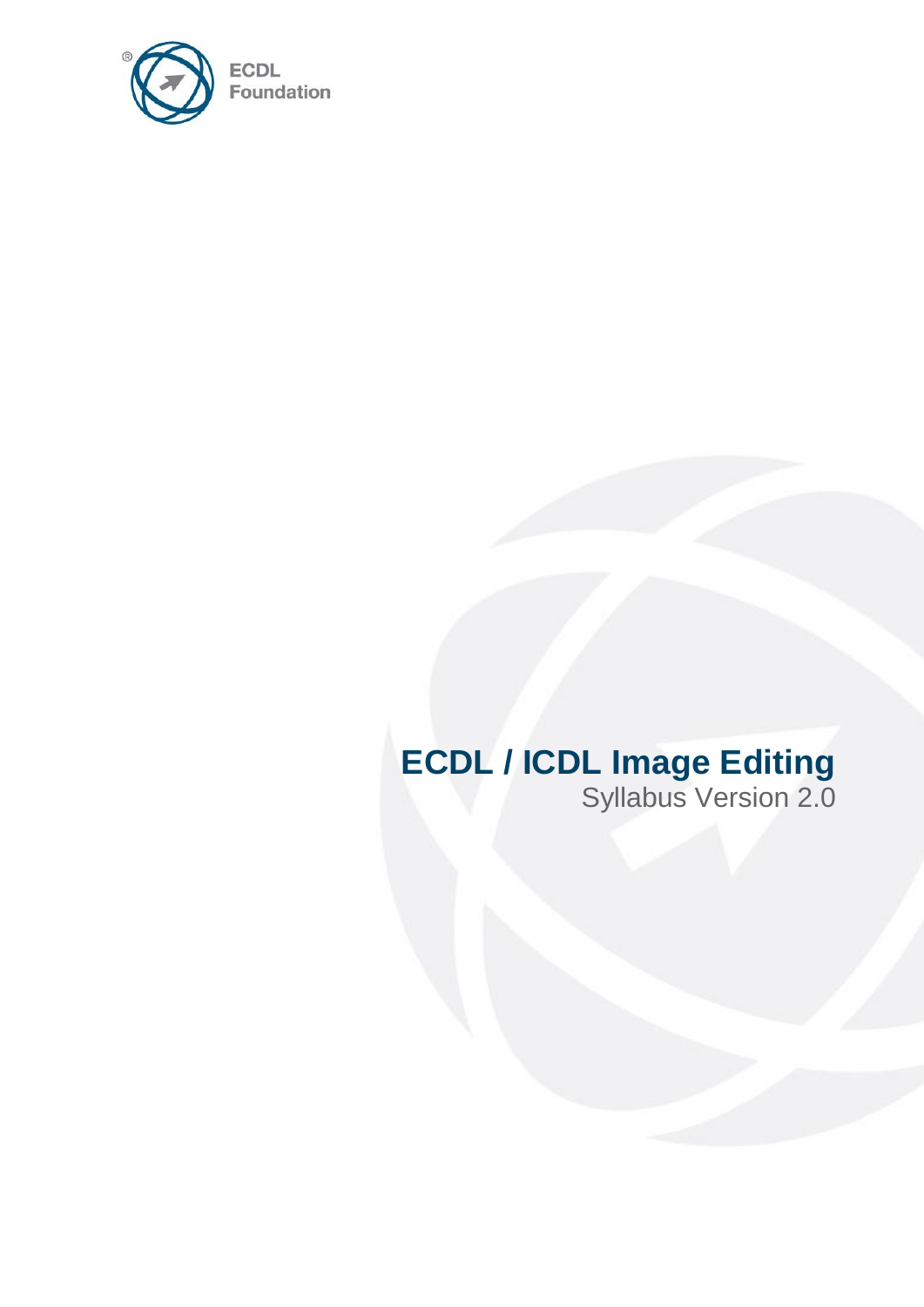

#### **Purpose**

This document details the syllabus for *ECDL / ICDL Image Editing*. The syllabus describes, through learning outcomes, the knowledge and skills that a candidate for *ECDL / ICDL Image Editing* should possess. The syllabus also provides the basis for the theory and practice-based test in this module.

#### **Copyright © 2009 ECDL Foundation**

All rights reserved. No part of this publication may be reproduced in any form except as permitted by ECDL Foundation. Enquiries for permission to reproduce material should be directed to ECDL Foundation.

#### **Disclaimer**

Although every care has been taken by ECDL Foundation in the preparation of this publication, no warranty is given by ECDL Foundation, as publisher, as to the completeness of the information contained within it and neither shall ECDL Foundation be responsible or liable for any errors, omissions, inaccuracies, loss or damage whatsoever arising by virtue of such information or any instructions or advice contained within this publication. Changes may be made by ECDL Foundation at its own discretion and at any time without notice.

ECDL Foundation is a registered business name of The European Computer Driving Licence Foundation Limited and ECDL Foundation (International) Limited. European Computer Driving Licence, ECDL, International Computer Driving Licence, ICDL, and related logos are all registered Trade Marks of ECDL Foundation. All rights reserved.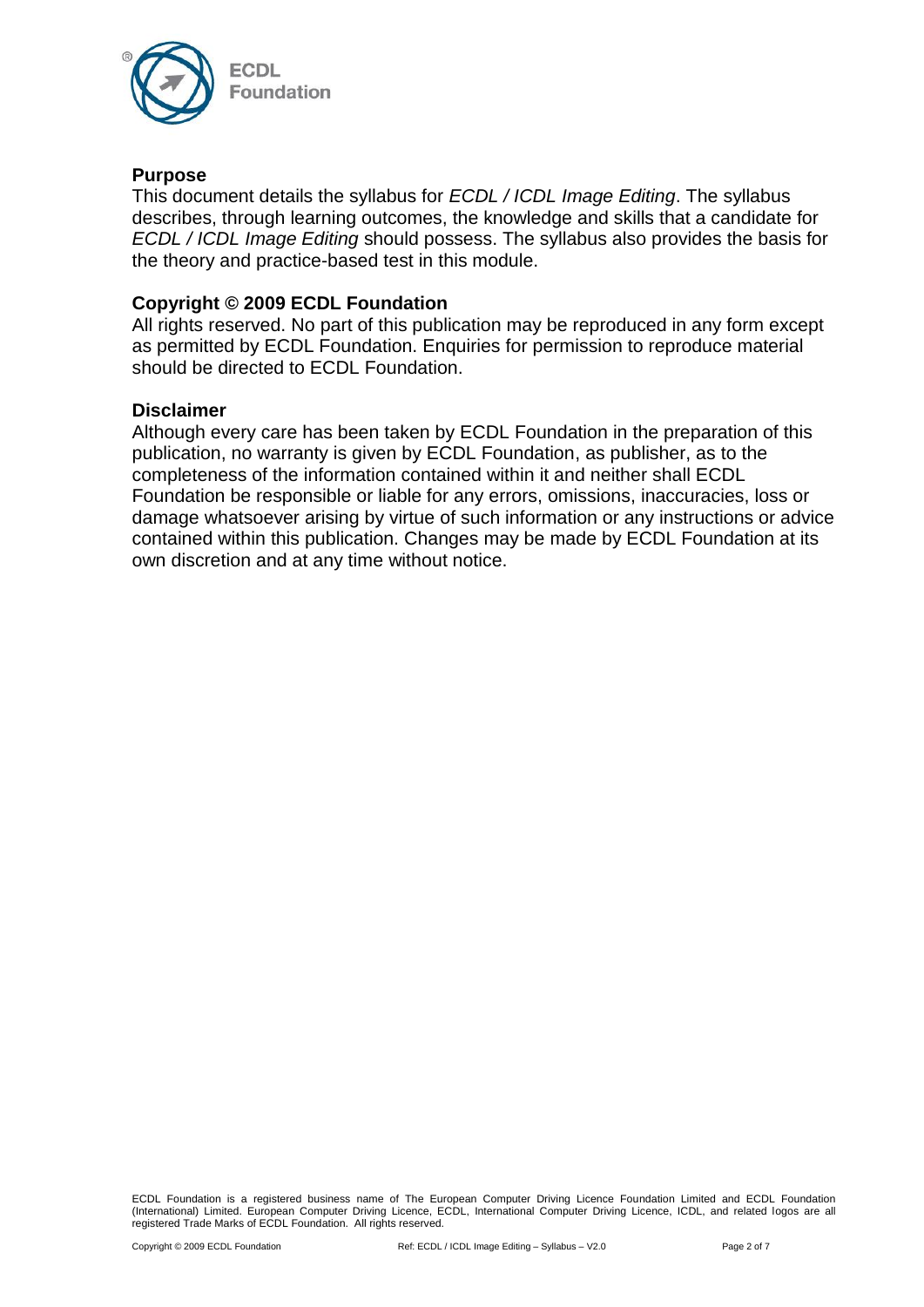

## **ECDL / ICDL Image Editing**

This module sets out essential concepts and skills relating to the ability to understand the main concepts underlying digital images and to use an image editing application to enhance images, apply effects, and prepare an image for printing and publishing.

### **Module Goals**

Successful candidates will be able to:

- Know about the main concepts of using digital images and understand graphic format options and colour concepts.
- Open an existing image, save an image in different formats, and set image file options.
- Use built-in options such as displaying toolbars, palettes to enhance productivity.
- Capture and save an image, use various selection tools, and manipulate images.
- Create and use layers, work with text, use effects and filters, and use drawing and painting tools.
- Prepare images for printing or publishing.

| <b>CATEGORY</b>                       | <b>SKILL SET</b>    | REF.  | <b>TASK ITEM</b>                                                                                                                                                           |
|---------------------------------------|---------------------|-------|----------------------------------------------------------------------------------------------------------------------------------------------------------------------------|
| 1 Imaging Concepts 1.1 Digital Images |                     | 1.1.1 | Identify common uses of digital<br>images like: web and print<br>publishing, distribution by e-mail<br>and mobile phone, home printing,<br>digital photo frames.           |
|                                       |                     | 1.1.2 | Understand the terms pixel,<br>resolution and identify the key<br>features of a digital image:<br>composed of discrete pixels,<br>represented digitally in binary<br>code. |
|                                       |                     | 1.1.3 | Understand the terms lossy,<br>lossless image file compression.                                                                                                            |
|                                       |                     | 1.1.4 | Understand the term copyright<br>and the implications for image<br>use. Understand the terms<br>royalty-free images and rights-<br>managed images.                         |
|                                       | 1.2 Graphic Formats | 1.2.1 | Understand the terms raster and<br>vector graphics and distinguish<br>between them. Identify common<br>raster (jpeg, gif) and vector (svg,<br>eps) formats.                |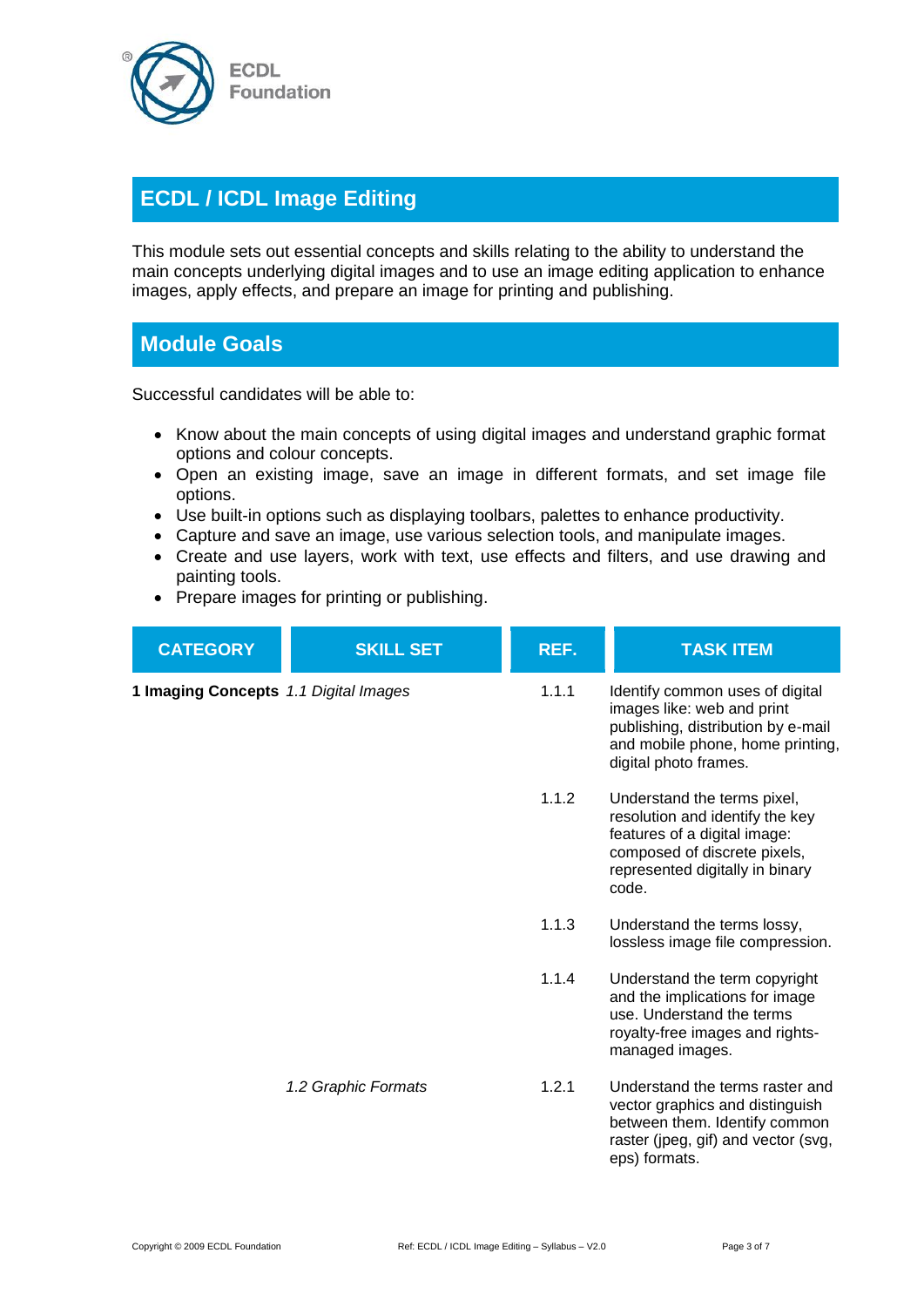

| <b>CATEGORY</b>                   | <b>SKILL SET</b>     | REF.  | <b>TASK ITEM</b>                                                                                            |
|-----------------------------------|----------------------|-------|-------------------------------------------------------------------------------------------------------------|
|                                   |                      | 1.2.2 | Recognize proprietary digital<br>image editing application<br>formats: psd, psp, xcf, cpt.                  |
|                                   | 1.3 Colour Concepts  | 1.3.1 | Understand the term colour<br>model and recognize common<br>colour models: RGB, HSB,<br>CMYK, grayscale.    |
|                                   |                      | 1.3.2 | Understand the terms colour<br>palette, colour depth.                                                       |
|                                   |                      | 1.3.3 | Understand the terms hue,<br>saturation, colour balance.                                                    |
|                                   |                      | 1.3.4 | Understand the terms contrast,<br>brightness, gamma.                                                        |
|                                   |                      | 1.3.5 | Understand the term<br>transparency.                                                                        |
| 2 Image Capture                   | 2.1 Capturing Images | 2.1.1 | Save an image from a digital<br>camera to a location on a drive.                                            |
|                                   |                      | 2.1.2 | Use the print screen facility to<br>capture a full screen, active<br>window.                                |
|                                   |                      | 2.1.3 | Save an image from an image<br>library, web page to a location on<br>a drive.                               |
|                                   |                      | 2.1.4 | Open a scanning application and<br>scan an image: preview, set<br>scanning parameters, scan,<br>save.       |
| 3 Using the<br><b>Application</b> | 3.1 Image Creation   | 3.1.1 | Open, close an image editing<br>application. Open, close image<br>files.                                    |
|                                   |                      | 3.1.2 | Create a new image file and set<br>options: colour model, size,<br>resolution, background colour.           |
|                                   |                      | 3.1.3 | Create a new image file from<br>clipboard.                                                                  |
|                                   |                      | 3.1.4 | Switch between open image files.                                                                            |
|                                   |                      | 3.1.5 | Save an image to a location on a<br>drive. Save an image under<br>another name to a location on a<br>drive. |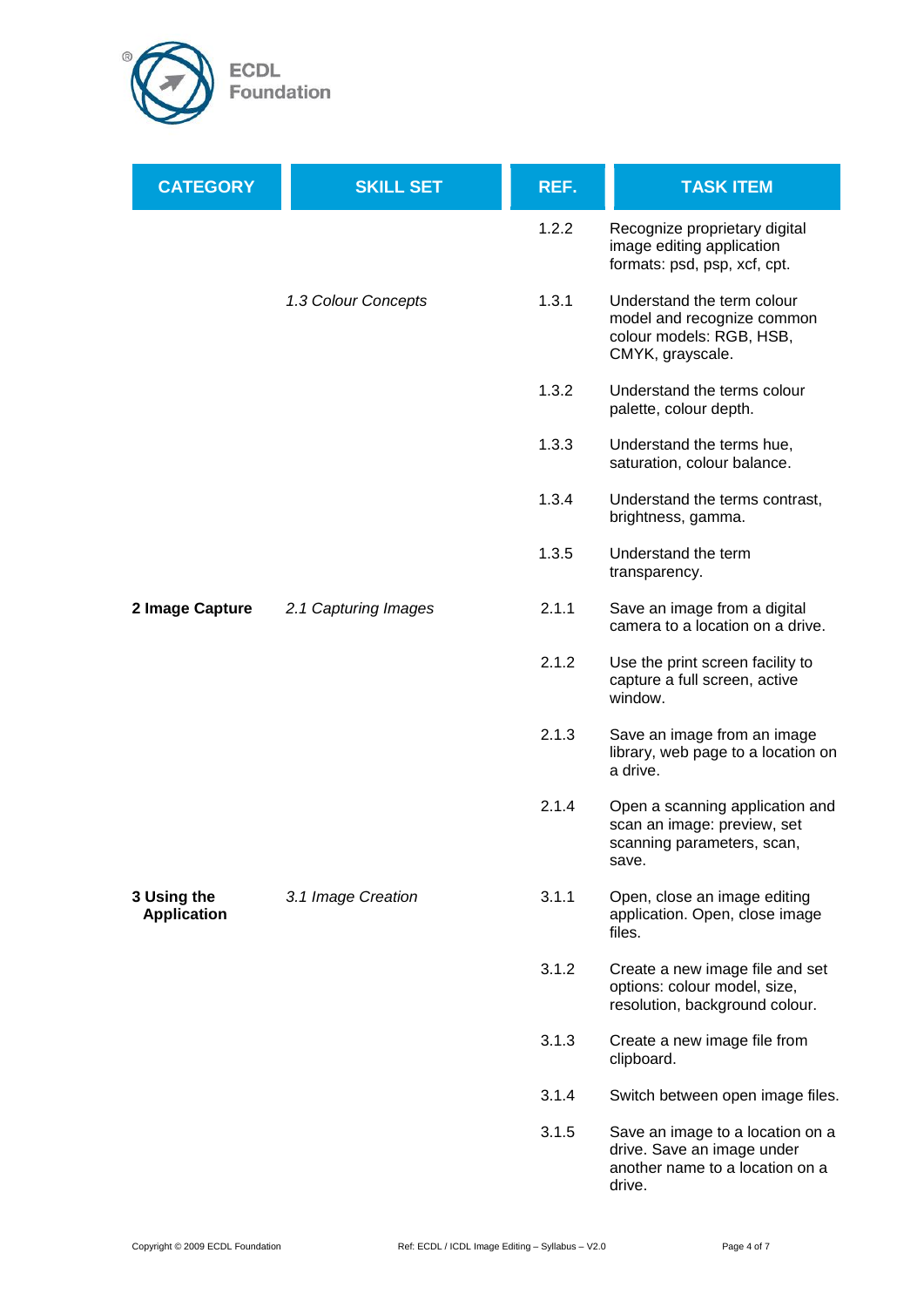

| <b>CATEGORY</b>                 | <b>SKILL SET</b>           | REF.  | <b>TASK ITEM</b>                                                                                                           |
|---------------------------------|----------------------------|-------|----------------------------------------------------------------------------------------------------------------------------|
|                                 |                            | 3.1.6 | Save, export an image as<br>another file type like: jpeg, gif, tiff,<br>png.                                               |
|                                 | 3.2 Settings               | 3.2.1 | Set background colour,<br>foreground colour.                                                                               |
|                                 |                            | 3.2.2 | Set grid properties: units,<br>horizontal spacing, vertical<br>spacing, colour.                                            |
|                                 | 3.3 Enhancing Productivity | 3.3.1 | Set basic options/ preferences in<br>the application like: transparency,<br>grid settings, measurement units.              |
|                                 |                            | 3.3.2 | Use available Help functions.                                                                                              |
|                                 |                            | 3.3.3 | Use magnification/zoom tools.                                                                                              |
|                                 |                            | 3.3.4 | Use the undo, redo command.<br>Use the undo history.                                                                       |
|                                 |                            | 3.3.5 | Display, hide built-in toolbars,<br>palettes, windows.                                                                     |
| 4 Working with<br><b>Images</b> | 4.1 Selection              | 4.1.1 | Select an entire image, layer(s).                                                                                          |
|                                 |                            | 4.1.2 | Set selection tool properties:<br>relationship between multiple<br>selections, feathering,<br>antialiasing, width, height. |
|                                 |                            | 4.1.3 | Select part of an image using<br>selection tools: rectangular,<br>elliptic, magic wand, magnetic<br>lasso, freehand image. |
|                                 |                            | 4.1.4 | Inverse a selection.                                                                                                       |
|                                 |                            | 4.1.5 | Save a selection, load a saved<br>selection.                                                                               |
|                                 | 4.2 Image Manipulations    | 4.2.1 | Change the canvas size of an<br>image.                                                                                     |
|                                 |                            | 4.2.2 | Resize an image in pixels,<br>measurement units.                                                                           |
|                                 |                            | 4.2.3 | Crop an image.                                                                                                             |
|                                 |                            | 4.2.4 | Copy, move image(s), selection<br>within an image.                                                                         |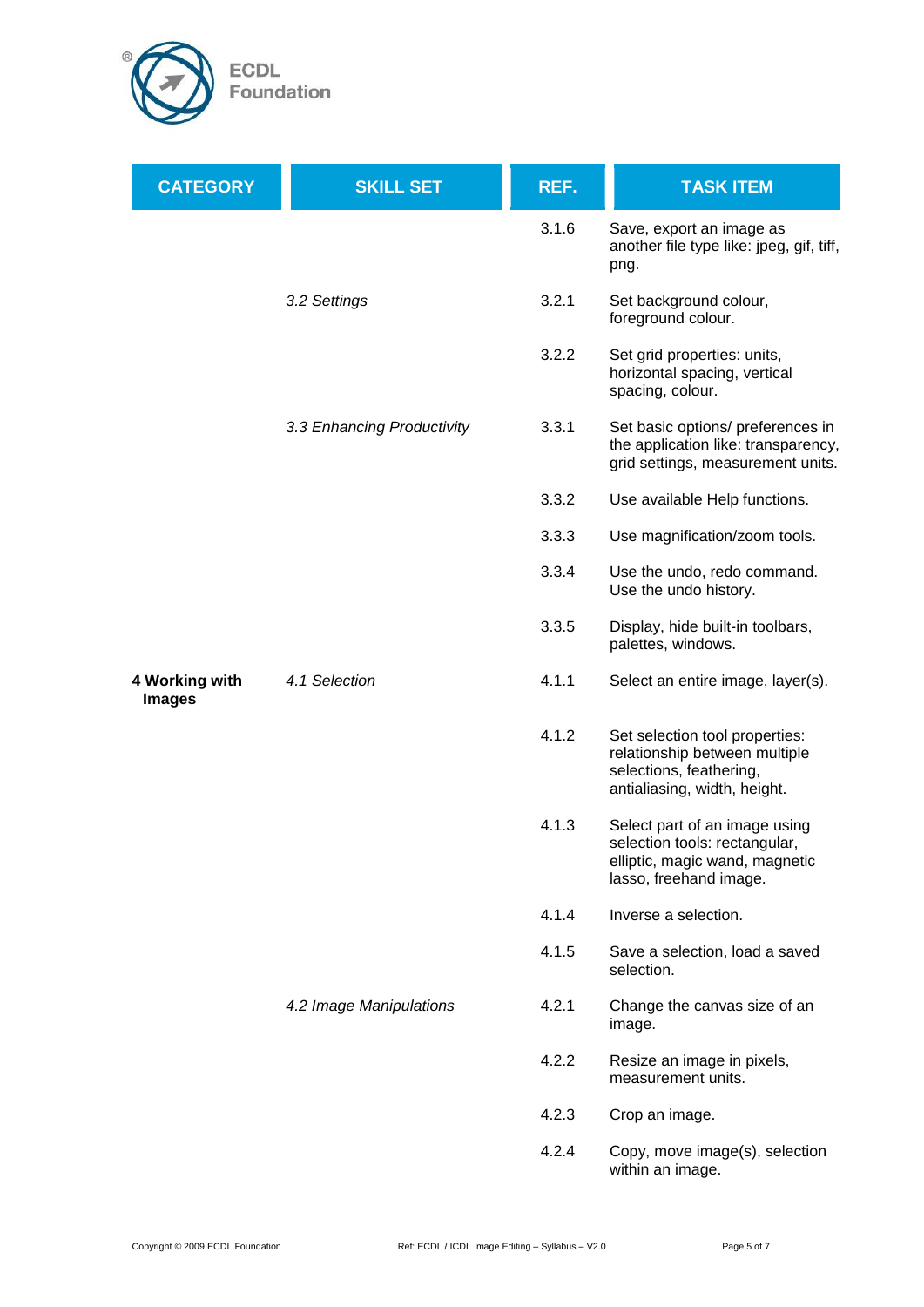

| <b>CATEGORY</b> | <b>SKILL SET</b>        | REF.  | <b>TASK ITEM</b>                                                                             |
|-----------------|-------------------------|-------|----------------------------------------------------------------------------------------------|
|                 |                         | 4.2.5 | Rotate, mirror an image,<br>selection within an image.                                       |
|                 | 4.3 Layers              | 4.3.1 | Define and understand the term<br>layer.                                                     |
|                 |                         | 4.3.2 | Create, copy, delete a layer.                                                                |
|                 |                         | 4.3.3 | Set layer properties: name, hide,<br>show, lock, opacity, blending<br>mode.                  |
|                 |                         | 4.3.4 | Arrange, merge, link, flatten<br>layers.                                                     |
|                 |                         | 4.3.5 | Transform layer(s): scale, rotate,<br>flip, move, trim.                                      |
|                 |                         | 4.3.6 | Convert a drawn object to a<br>raster layer.                                                 |
|                 |                         | 4.3.7 | Create an animated gif from<br>layers.                                                       |
|                 | 4.4 Text                | 4.4.1 | Add, edit, delete text.                                                                      |
|                 |                         | 4.4.2 | Copy, move text.                                                                             |
|                 |                         | 4.4.3 | Align text: left, centre, right,<br>justified.                                               |
|                 |                         | 4.4.4 | Apply text formatting: font sizes,<br>font types, font colour.                               |
|                 |                         | 4.4.5 | Apply a text warp.                                                                           |
|                 | 4.5 Effects and Filters | 4.5.1 | Apply artistic, distortion effects:<br>pixelate, emboss, wind, ripple,<br>twirl, desaturate. |
|                 |                         | 4.5.2 | Apply blur effects: gaussian,<br>motion.                                                     |
|                 |                         | 4.5.3 | Apply lighting effects: lighting,<br>flare.                                                  |
|                 |                         | 4.5.4 | Apply adjustments: brightness-<br>contrast, hue-saturation, colour<br>balance.               |
|                 |                         | 4.5.5 | Apply sharpen, unsharpen mask.                                                               |
|                 |                         | 4.5.6 | Apply red eye reduction.                                                                     |